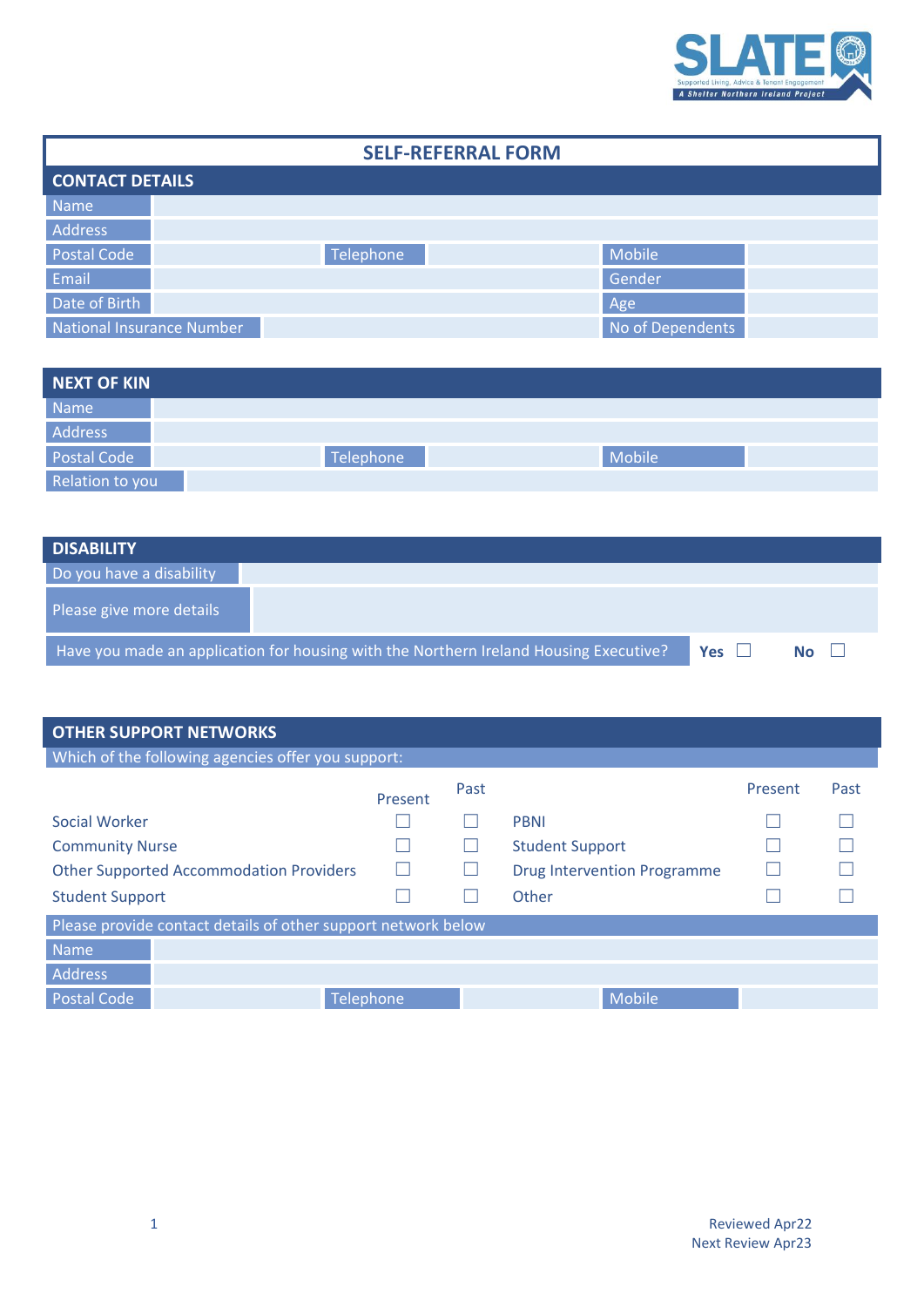

## **OTHER SUPPORT NETWORKS (continuing)**

If you moved to the project and had to manage more independently, which of the following do you think you would find difficult

| Getting up in the morning           |    | <b>My Temper</b>           |              | Loneliness                 | $\mathbf{L}$ |
|-------------------------------------|----|----------------------------|--------------|----------------------------|--------------|
| Getting to sleep at night           | L  | Getting on with others     | $\Box$       | <b>Boredom</b>             | ш            |
| Getting to work/school in time      |    | Saying 'No'                |              | My Family                  | $\mathbf{L}$ |
| Getting a job/training programme    |    | <b>Reading and Writing</b> | $\Box$       | <b>My Friends</b>          | L            |
| Keeping a job/training<br>programme |    | Coping On My Own           |              | <b>Coping with Money</b>   | $\mathbf{L}$ |
| Alcohol                             | L  | Cooking                    | L.           | <b>Budgeting Money</b>     | $\mathbf{L}$ |
| <b>Drugs</b>                        | L. | Eating a good meal daily   | $\mathbf{L}$ | Gambling                   | $\mathbf{L}$ |
| <b>Substance Misuse/Legal Highs</b> | L  | Cleaning/Washing           | $\Box$       | Debt                       | $\mathbf{L}$ |
| Getting into trouble                | L. | Cleaning your flat         | $\mathbf{L}$ | Other, please give details |              |
| <b>Handling conflict</b>            |    | Keeping a home             | m.           | below                      | Ш            |

Is there anything else you think you should tell us about yourself or your hopes and plans for the future?

## **Exchange of Information**

Explain why?

Shelter NI may need to contact agencies relevant to your referral for your accommodation. Further information is often needed to aid the assessment process and to ensure that SLATE project is the appropriate option for you. Any information obtained will be treated in confidence and with respect.

## **Please sign the following:**

I give Shelter N.I consent to contact relevant agencies to assist my application for the SLATE project. All your information will be processed in accordance with GDPR. Please see our Privacy Statement for further information. www.shelterni.org

**Young Person Signature Date** 

Please return completed form to **[slate@shelterni.org](mailto:slate@shelterni.org?subject=Self-Referral%20Form%20)** or: **SLATE Project, 33-35 Castle Street, Omagh, BT78 1DD**